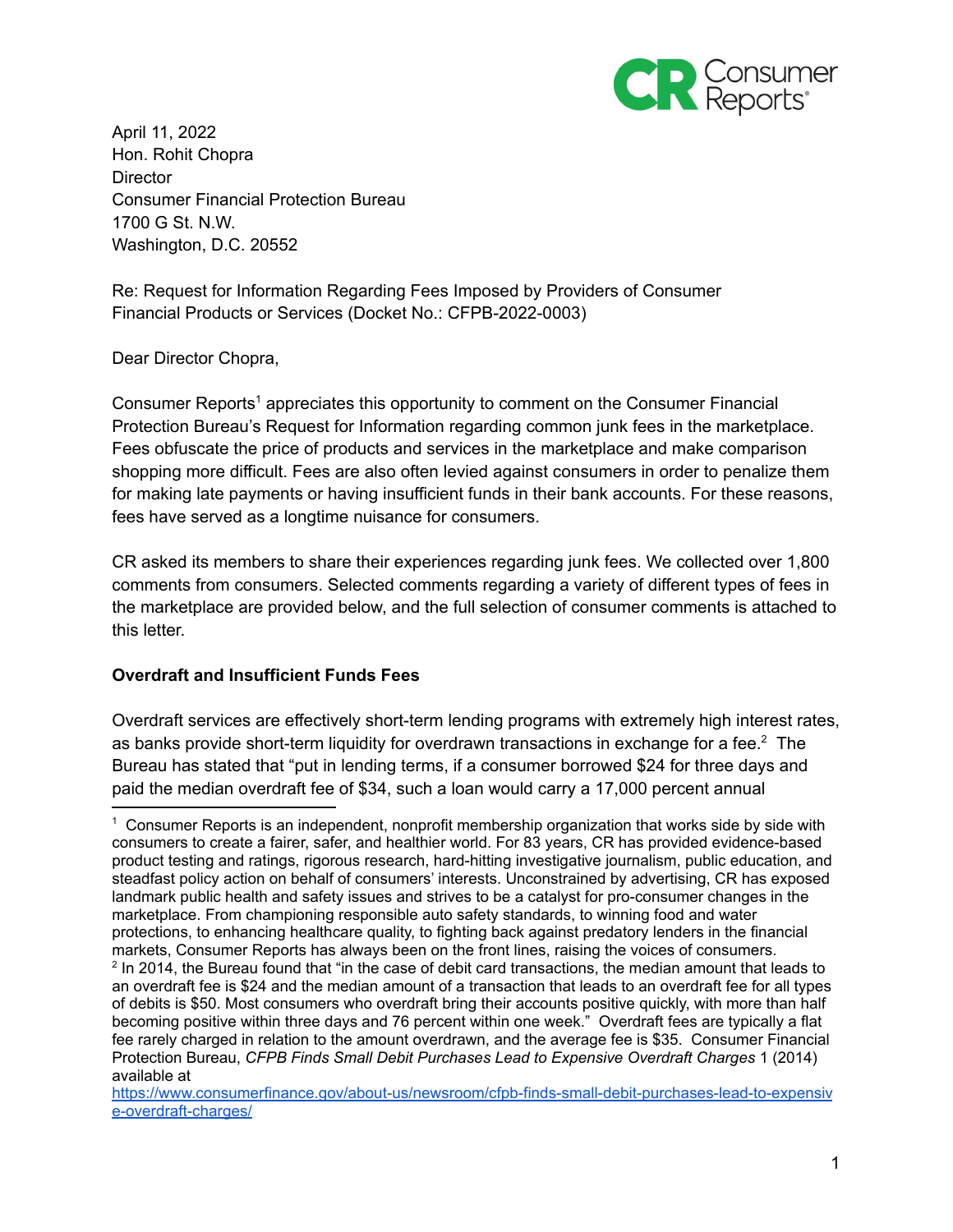percentage rate (APR).<sup>"3</sup> Without the overdraft rule, consumers could be automatically and unwittingly enrolled in such programs. As research shows, a large majority of consumers (68%) would prefer to have their overdrawn transaction denied, which comes at no expense to them, rather than pay a \$35 fee.<sup>4</sup>

For people with low and moderate incomes, overdraft fees can pose significant hardships. Thomas from Henderson, Nevada told CR in 2018:

"...I am retired and live on a very tight budget. Occasionally I have had overdraft fees caused unexpected recurring charges. In the last year I have [experienced] a couple situations that have worked like this.

I have about \$200 in the bank. My account shows that two checks came on one day, (1. 14.99, 2. 9.99), then my car auto payment came in later in the day, two days early due to the weekend. At the end of that day, Wells Fargo. changed the order to the largest first and the smallest less and then charged me a \$35 overdraft on all three checks, for a total of \$105.00. Then on Monday, the next banking day, my SSA check comes in and brings the account current. One of the problems is that SSA doesn't pay on the same date each month, They pay on the second Monday which can vary by as much as six days each month. This day and week time can vary with each individual, but causes problems with all seniors.

I think it is terrible to charge a person a \$35. bank fee for a 9.99 or 14.99 overdraft charge. I think it should be a percent of the amount of the item. Maybe it should be 10% of the charge with a max \$25. I have been banking with Wells Fargo for 25 years and the last time this happened I called the bank and insisted I talk to a supervisor. After waiting about ten minutes, I got the supervisor and she said they were all legitimate fees. I said, I checked my account early that day and the only charges that had come in were the \$9.00 and \$14.99 checks. I said , do you think it is fair to charge me \$70 for a \$24 overcharge? She said, No, but because you are a long term customer I will take the two \$35 charges off and you will have to pay the first \$35 charge. Big Deal. I understand there are no laws governing late charges, and they can do anything they like."

Overdraft and insufficient fund fees impact consumers who find themselves with low balances in their deposit accounts and in fragile financial positions. Consumers often do not have sufficient funds due to circumstances out of their control, and insufficient fund fees can make a consumer's fragile financial position even worse. Additionally, these fees often do not scale with the amount overdrawn. Micheal Phillips from Raleigh, North Carolina told us:

"In the past year, I have paid \$50 - 100 First Citizens Bank, [charged a] \$36.00 NSF fee for an overdraft of \$0.03."

<sup>&</sup>lt;sup>3</sup> Ibid.

<sup>4</sup> Pew, (2016); See also The Pew Charitable Trusts, *Overdrawn: Persistent Confusion About Bank Overdraft Practices*, June 2014, p. 10, available at:

https://www.pewtrusts.org/-/media/assets/2014/06/26/safe\_checking\_overdraft\_survey\_report.pdf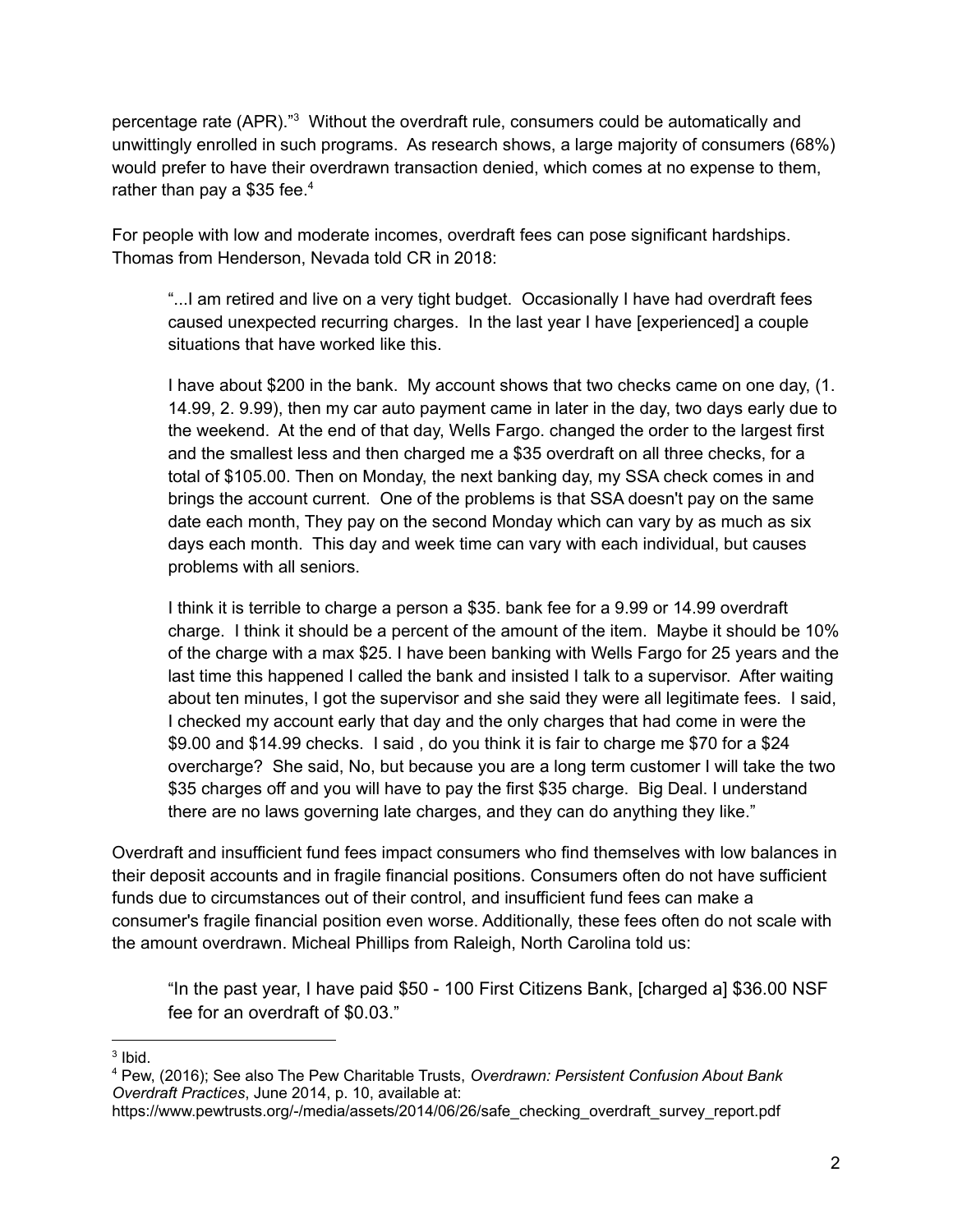Joe from Boone, Iowa pointed out that overdraft fees can be especially onerous for younger households:

"We don't run into fees now, now that we have money. But when we were first starting out we paid many fees - sometimes fees and penalties that really hurt us financially and emotionally. We knew that because we were poor and vulnerable, we were targeted. The credit union once sent a check through 3 times - while the office was closed! So we had to pay 3 overdraft charges on the same bad check between Saturday afternoon and Monday morning. They even sent it back through before they were open on Monday morning! They told me it was a third party that does that and they have no control over it. That cost us over \$100 at a time when we had no money left after paying bills, student loans etc. We always felt like we were being preyed upon by financial institutions when we were young and poor. Now they all want to give us money."

Susan from Portland, OR said:

"I am concerned that banks are charging 'junk' fees merely as a way for banks to make more money off of bank customers, especially low -income communities, which skew toward marginalized groups due to current and past discrimination. We have even seen evidence of banks reordering when transactions come in, so that they can charge a NSF fee, simply to increase their profit. So a person who is trying to be financially responsible and put money in the bank before writing that check to pay a bill gets hit with a NSF fee that they can't afford, not because they didn't do the right thing but because banks can make money by reordering the timing of those transactions. If the banks are just trying to drive up profit, on the backs of the people who can least afford it, exacerbating poverty (with all of its attendant harms), on marginalized communities, and also reordering transactions, then they lose the privilege of being allowed to charge whatever fees they want. It's time for the CFPB to protect consumers and our economy, and take action to reduce and eliminate unnecessary banking fees."

#### **Account Maintenance Fees**

Robert from San Francisco pointed out that many banks require account holders to keep large amounts of money on deposit to avoid account maintenance fees – even though the funds earn virtually no interest.

After opening a personal checking/savings account several years ago at BofA I was charged \$12 per month "maintenance"fee if my balance was below \$1,500 for just a few minutes on any given day. Unless of course there was any employer direct deposit.

The savings account required a minimum balance of \$100 which was done on opening the account but then without any further announcement upgraded to \$500 minimum.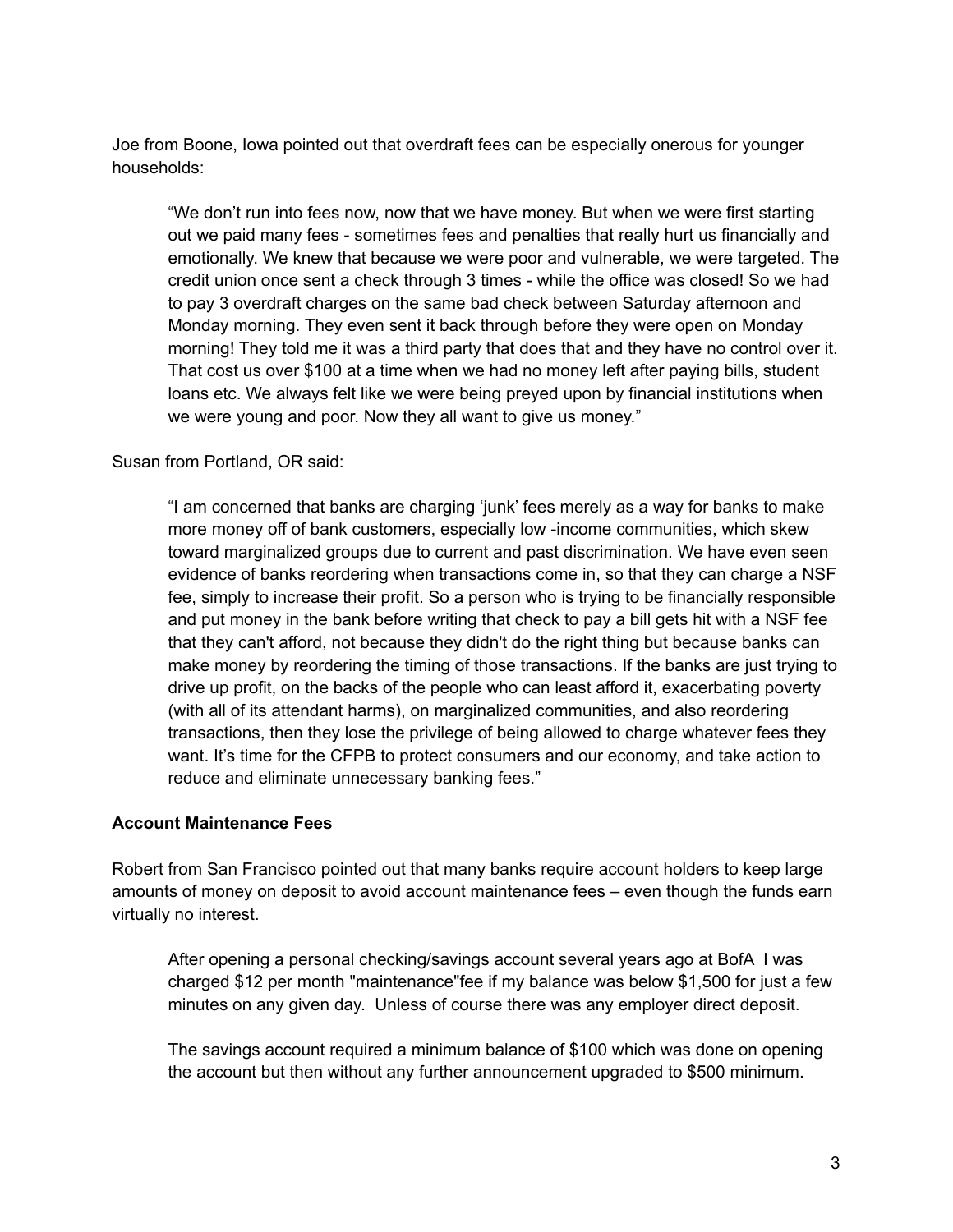Consequently I had to fight with the bank to get the \$12/Mt imposed maintenance charge refunded.

So BofA has a "\$2000 involuntary "hostage loan" from me and if I ever fall below \$1999.99 it is effectively a "9.6% interest loan" the bank is charging me for my own money: \$12 per month "maintenance fee."

William from Tallahassee, Florida reported that:

Bank of America switched me into an account (without advising me of the consequences) where the minimum balance was \$10,000. They then charged me \$25 a month in fees because I didn't maintain that balance (while the account yielded less than \$2 in annual interest).

#### **Late Fees**

Maria from Los Angeles shared her perspective about the expensive fees consumers incur when they miss payment deadlines:

"...To me, one of the most unfair of all the fees is the credit card and late mortgage fee. Pay just one hour or one day over the due date, and you're assessed the full fee. I have had times when I've inadvertently scheduled an online payment, for either a credit card or mortgage payment, that fell on a weekday

holiday, thereby pushing my payment to the next business day after the due date and thereby charging me the full late fee. I understand that financial and other companies assess fees to motivate people to be timely and consistent with their payments, but it's unfair and bad business when you assess a full fee simply one hour or one day beyond the due date. Instead, how about prorating the late fee, so it'lll be \$10 1-3 days beyond the due date, \$20 more than week late, \$35 more than two weeks late, etc.

I could go on and on about the excess use of fees, but the late fee, while not necessarily a hidden fee, definitely sneaks up and rears its ugly head on you. If you're not careful about being timely and consistent with your payments, it can also be one of the most costly of all the numerous fees we encounter."

Victoria from Bloomington, IN said:

"...What particularly irritates me are late charges for paying bills. I pay for a monthly TV charge of \$8.90 using my Capital One credit card. In the past two years I have been a few days late in paying my bill and as a result have been charged each time \$25, nearly three times the amount of indebtedness.

What irritates me are charges on late payments. I payTV charges using my CapitalOne credit card for a monthly charge of \$8.99. On two occasions over the past two years I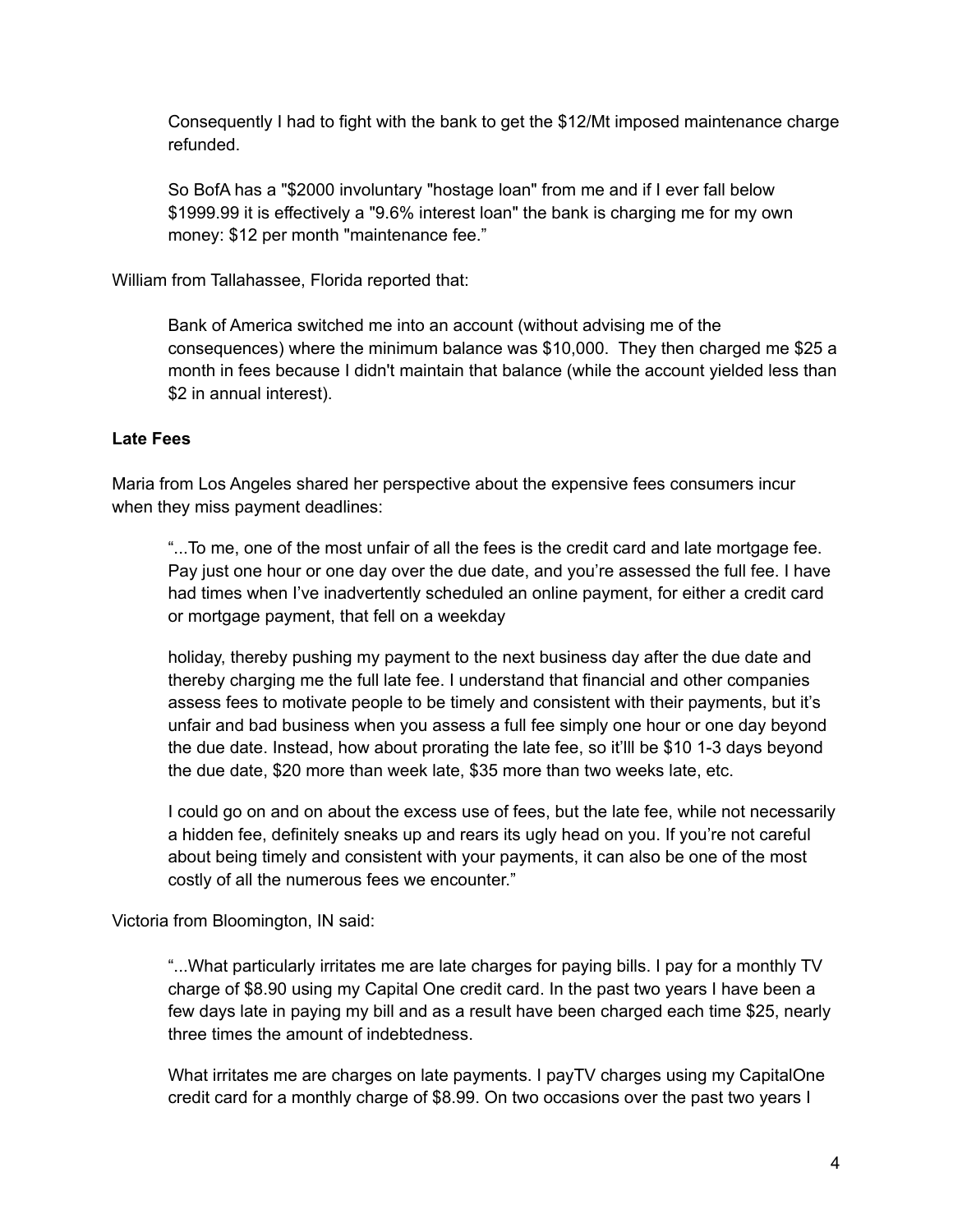have been charged \$25 for sending in my payment a few days late, nearly three times the amount of each charge.

Generally speaking, the usurious interest charges of credit cards and loans have forced me to become a good financial citizen: I now pay every bill the day I receive it. No interest charges or late fees. But if I were inclined to conspiracy theory, I would begin to wonder why I have begun to fail to receive bills in a timely fashion."

# **Dormancy and Inactivity Fees**

Terry from Conesus, New York incurred fees because his account was declared "dormant" by his bank:

"...Truist (formerly Suntrust Bank) put my account in "dormant status" as I hadn't used it for 6 months. [This] resulted in my check for payment to my local county clerk's office not being accepted for "insufficient funds", even though my balance was over 10 times the amount for which the check was written. I was required to pay the clerk's office a \$30 fine for a supposedly bad check and threatened with prosecution and a misdemeanor charge! The bank refused to reimburse me the penalty fee assessed by the clerk's office, but did "reactivate" my account so I can now have free access to my own money - as long as I make a transaction at least once every six months! Never notified me of this "dormancy policy".

Even though the bank itself didn't charge me a fee, their non-transparent and restrictive dormancy policies resulted in my having to pay one indirectly to access my own money. It's time for the CFPB to protect consumers and our economy, and take action to reduce and eliminate unnecessary banking fees and overly restrictive and secretive policies.

Allen from Sunnyvale, CA, reported that:

In the past year, I have paid a fee because my account has been inactive. It is small, but every dollar counts. I have called the credit union to indicate that I have not abandoned the account but currently do not have income to supplement it.

Paul from Cleveland, OH said:

"...In the past year, I have paid \$100 - 200 Huntington charged \$15/month for an inactive checking account. Did not get a clear notice of this."

Ann from Hiram, OH, also reported that:

"...In the past year, I have paid less than \$50 to Middlefield Banking Company. [I was] charged an inactivity fee for a savings account with over \$10K balance. Could not be "active" because of requirement to keep \$5K in [my] checking account. Also, the bank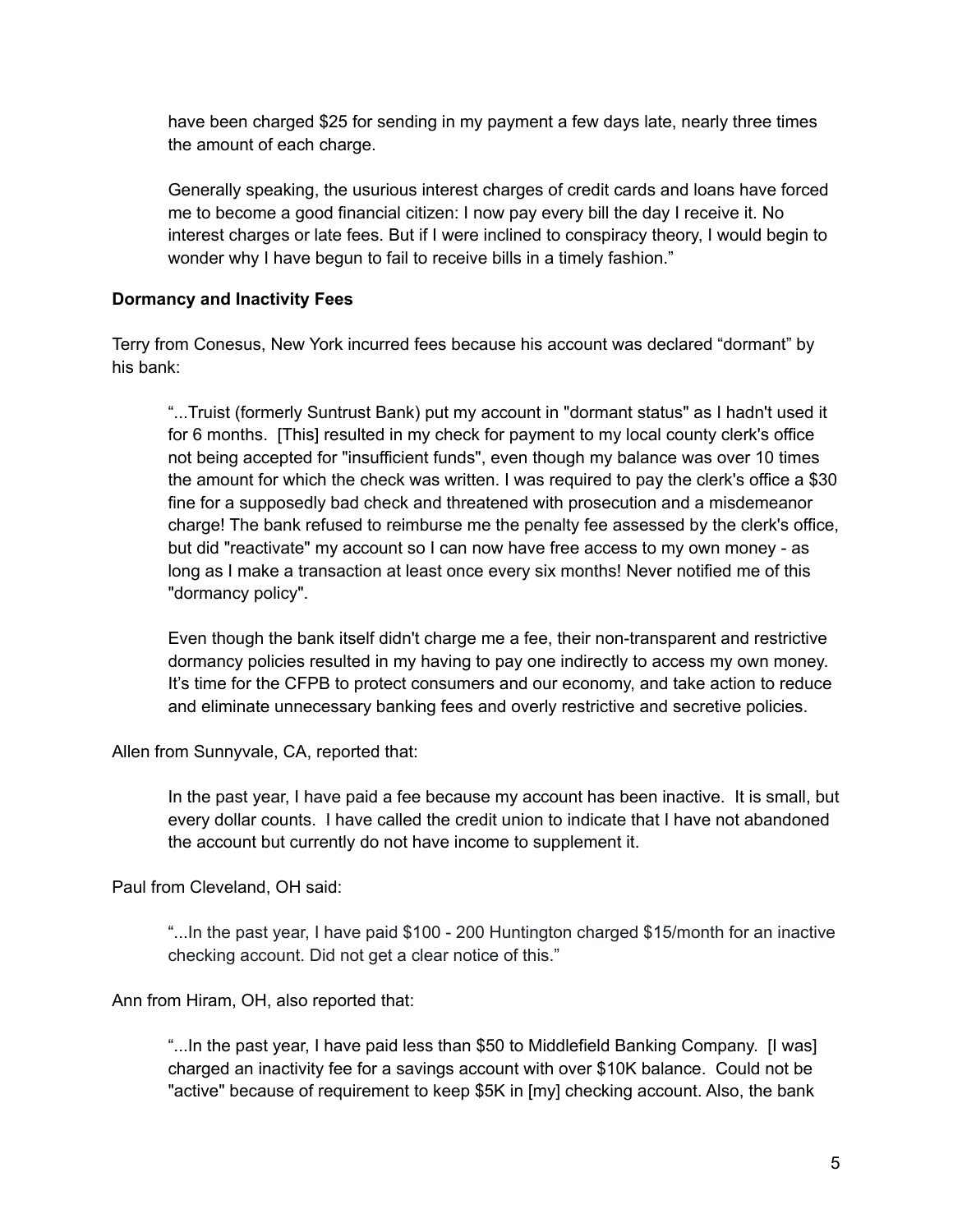started a charge to receive a statement from the US Postal Service. [This is a] hardship for people who do not have printers/computers."

Drew from Newcastle, WA said:

"...In the past year, I have paid \$100 - 200 Lake Michigan Credit Union for 'account dormant fees.'

With respect to inactive accounts on prepaid reloadable cards, Western Union Netspend Prepaid Mastercard charges a \$5.95 monthly inactivity fee, <sup>5</sup> while SurgePays Visa Prepaid Card charges a \$5.00 monthly inactivity fee, until the card is depleted to zero. <sup>6</sup> As CR has previously recommended, prepaid card issuers should not profit from or grow their profits from assessing abusive fees including inactivity fees or dormancy fees. If an account is dormant for over 90 days, the account should be closed with the remaining balance returned to the consumer without a fee.<sup>7</sup>

## **Fees to Cash the Bank's Own Checks**

Richard from San Clemente, CA reported that a bank tried to charge him a fee to cash the bank's own check:

"...My experience was a few years ago but I hope you will consider it as it's had a persistent effect. It involved a demand that I pay Bank of America a fee to cash a valid check, payable to me and drawn on a Bank of America account (the account contained sufficient funds to cover the check).

A bank representative stated that bank policy was that non-account holders pay a fee to cash a check drawn on a Bank of America account. When I replied that my policy was to receive face value of the check I was attempting to cash, they called the police and filed a complaint, resulting in the police telling me that if I ever set foot in the bank again I'd be arrested!

I ended up cashing the check at another bank, without incident. I believe that episode was an abuse of public trust and use of the local police as their private enforcers. That

<sup>5</sup> Western Union Netspend Prepaid Mastercard fees, accessed 04-08-2022, available at: [https://www.wunetspendprepaid.com/card-order/ve/wu/?AID=W\\_GGL&SITEID=Brand\\_NS\\_Terms\\_PE&S](https://www.wunetspendprepaid.com/card-order/ve/wu/?AID=W_GGL&SITEID=Brand_NS_Terms_PE&SUB=WU-NS-Mastercard-Prepaid&ADID=RsaWUbrand2_22_&mkwid=stsBcTgfs-dc_pcrid_582923471271_pmt_e_pkw_western%20union%20netspend%20prepaid%20mastercard_slid__pdv_c_pgrid_16251026429_ptaid_kwd-76274573387_&pgrid=16251026429&ptaid=kwd-76274573387&gclid=CjwKCAjwur-SBhB6EiwA5sKtjgYddnsRRXkhE0XOZUak9Z3MO6Ax6eO36LXAFu35KYVFTFEYk3wyZBoCyvIQAvD_BwE&context_name=wu_alpha_lg) [UB=WU-NS-Mastercard-Prepaid&ADID=RsaWUbrand2\\_22\\_&mkwid=stsBcTgfs-dc\\_pcrid\\_582923471271](https://www.wunetspendprepaid.com/card-order/ve/wu/?AID=W_GGL&SITEID=Brand_NS_Terms_PE&SUB=WU-NS-Mastercard-Prepaid&ADID=RsaWUbrand2_22_&mkwid=stsBcTgfs-dc_pcrid_582923471271_pmt_e_pkw_western%20union%20netspend%20prepaid%20mastercard_slid__pdv_c_pgrid_16251026429_ptaid_kwd-76274573387_&pgrid=16251026429&ptaid=kwd-76274573387&gclid=CjwKCAjwur-SBhB6EiwA5sKtjgYddnsRRXkhE0XOZUak9Z3MO6Ax6eO36LXAFu35KYVFTFEYk3wyZBoCyvIQAvD_BwE&context_name=wu_alpha_lg) pmt\_e\_pkw\_western%20union%20netspend%20prepaid%20mastercard\_slid\_\_pdv\_c\_pgrid\_162510264 [29\\_ptaid\\_kwd-76274573387\\_&pgrid=16251026429&ptaid=kwd-76274573387&gclid=CjwKCAjwur-SBhB6](https://www.wunetspendprepaid.com/card-order/ve/wu/?AID=W_GGL&SITEID=Brand_NS_Terms_PE&SUB=WU-NS-Mastercard-Prepaid&ADID=RsaWUbrand2_22_&mkwid=stsBcTgfs-dc_pcrid_582923471271_pmt_e_pkw_western%20union%20netspend%20prepaid%20mastercard_slid__pdv_c_pgrid_16251026429_ptaid_kwd-76274573387_&pgrid=16251026429&ptaid=kwd-76274573387&gclid=CjwKCAjwur-SBhB6EiwA5sKtjgYddnsRRXkhE0XOZUak9Z3MO6Ax6eO36LXAFu35KYVFTFEYk3wyZBoCyvIQAvD_BwE&context_name=wu_alpha_lg) [EiwA5sKtjgYddnsRRXkhE0XOZUak9Z3MO6Ax6eO36LXAFu35KYVFTFEYk3wyZBoCyvIQAvD\\_BwE&co](https://www.wunetspendprepaid.com/card-order/ve/wu/?AID=W_GGL&SITEID=Brand_NS_Terms_PE&SUB=WU-NS-Mastercard-Prepaid&ADID=RsaWUbrand2_22_&mkwid=stsBcTgfs-dc_pcrid_582923471271_pmt_e_pkw_western%20union%20netspend%20prepaid%20mastercard_slid__pdv_c_pgrid_16251026429_ptaid_kwd-76274573387_&pgrid=16251026429&ptaid=kwd-76274573387&gclid=CjwKCAjwur-SBhB6EiwA5sKtjgYddnsRRXkhE0XOZUak9Z3MO6Ax6eO36LXAFu35KYVFTFEYk3wyZBoCyvIQAvD_BwE&context_name=wu_alpha_lg) [ntext\\_name=wu\\_alpha\\_lg](https://www.wunetspendprepaid.com/card-order/ve/wu/?AID=W_GGL&SITEID=Brand_NS_Terms_PE&SUB=WU-NS-Mastercard-Prepaid&ADID=RsaWUbrand2_22_&mkwid=stsBcTgfs-dc_pcrid_582923471271_pmt_e_pkw_western%20union%20netspend%20prepaid%20mastercard_slid__pdv_c_pgrid_16251026429_ptaid_kwd-76274573387_&pgrid=16251026429&ptaid=kwd-76274573387&gclid=CjwKCAjwur-SBhB6EiwA5sKtjgYddnsRRXkhE0XOZUak9Z3MO6Ax6eO36LXAFu35KYVFTFEYk3wyZBoCyvIQAvD_BwE&context_name=wu_alpha_lg)

<sup>&</sup>lt;sup>6</sup> SurgePays Visa Prepaid Card fees, accessed 04-08-2022, available at: <https://surgepayscard.com/fees-and-limits/>

<sup>7</sup> Consumer Reports, *Prepaid Cards: How They Rate, 2016,* p.12, available at [https://advocacy.consumerreports.org/wp-content/uploads/2016/04/Prepaid-Cards-How-They-Rate-2016-](https://advocacy.consumerreports.org/wp-content/uploads/2016/04/Prepaid-Cards-How-They-Rate-2016-07-06-2016-Complete-Report.pdf) [07-06-2016-Complete-Report.pdf](https://advocacy.consumerreports.org/wp-content/uploads/2016/04/Prepaid-Cards-How-They-Rate-2016-07-06-2016-Complete-Report.pdf)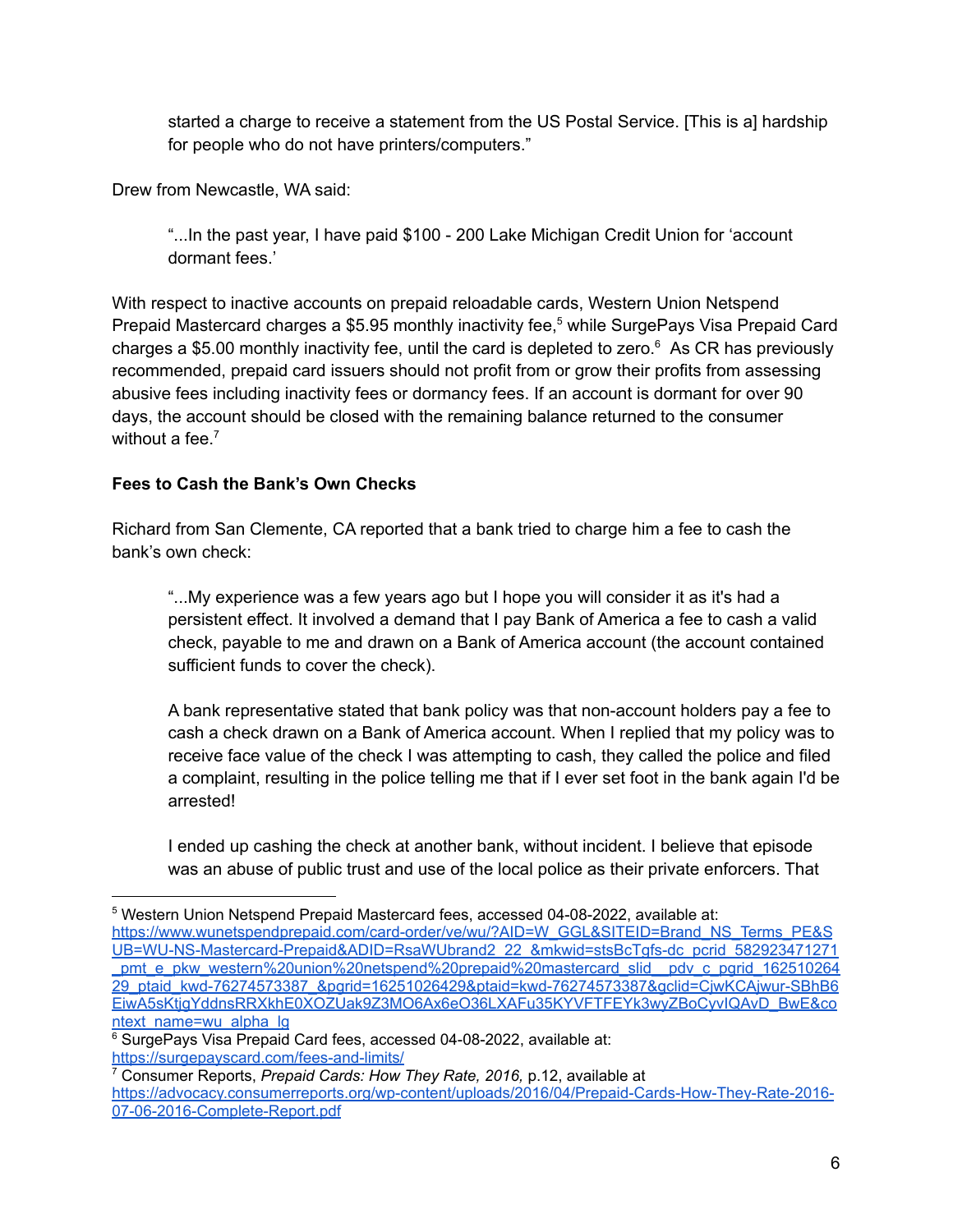inappropriate and thuggish behavior was unlike anything I've encountered in more than 50 years of banking."

According to a 2021 article in US News and World Report, several banks including Bank of America, Chase, Wells Fargo, SunTrust and TD Bank charge fees in the range of \$7-8 to non-account holders to cash checks drawn in the bank's name. 8

# **Fees for Minimum Purchase Transactions**

Valerie from North Adams, MA, said:

"...For a number of years, I have paid unfair fees to Bank of America. To avoid monthly service fees for my account, it reasonably requires a minimum purchase amount each month. But if there is a problem with a purchased item/service whereby the seller provides a credit/refund that is processed in a subsequent month, the bank back-charges me for the purchase month if the "new" total spent is under the minimum purchase amount.

It's impossible for a consumer to anticipate the need for a credit/return nor the processing time, so it should be equally impossible for the bank to take advantage of this inevitable situation. This happens even when I exchange a same priced item for a different color/style, as the seller often refunds the initial purchase, then requires a new sale--often occurring in two different months."

# **Fees for Paper Statements**

James from Fremont, CA points out that not having a paper statement might make it harder to make payments on time:

"...Financial institutions are trying to coerce customers to abandon paper statements; switch to electronic delivery, in order to increase profits is to not send statements in a timely manner to allow payment on time so that they can charge late fees and interest. I have been hit several times with this issue but managed to reverse it.

# **Discussion and Recommendations**

From the comments we collected and our survey research, we know that many consumers are both surprised and frustrated by the increasing number of fees for financial service products. They are disappointed both by the increasing frequency and range of fees charged, and also by the high financial cost of outsized or excessive fees that undermine the affordability, accessibility

<sup>8</sup> Chang, Ellen, *How to Cash Checks Without Paying Hefty Fees,* 1/15/2021, US News and World Report, available at:

[https://money.usnews.com/banking/articles/how-to-cash-checks-without-paying-hefty-fees#:~:text=It%20i](https://money.usnews.com/banking/articles/how-to-cash-checks-without-paying-hefty-fees#:~:text=It%20is%20the%20policy%20of,account%20with%20them%20that%20day) [s%20the%20policy%20of,account%20with%20them%20that%20day](https://money.usnews.com/banking/articles/how-to-cash-checks-without-paying-hefty-fees#:~:text=It%20is%20the%20policy%20of,account%20with%20them%20that%20day)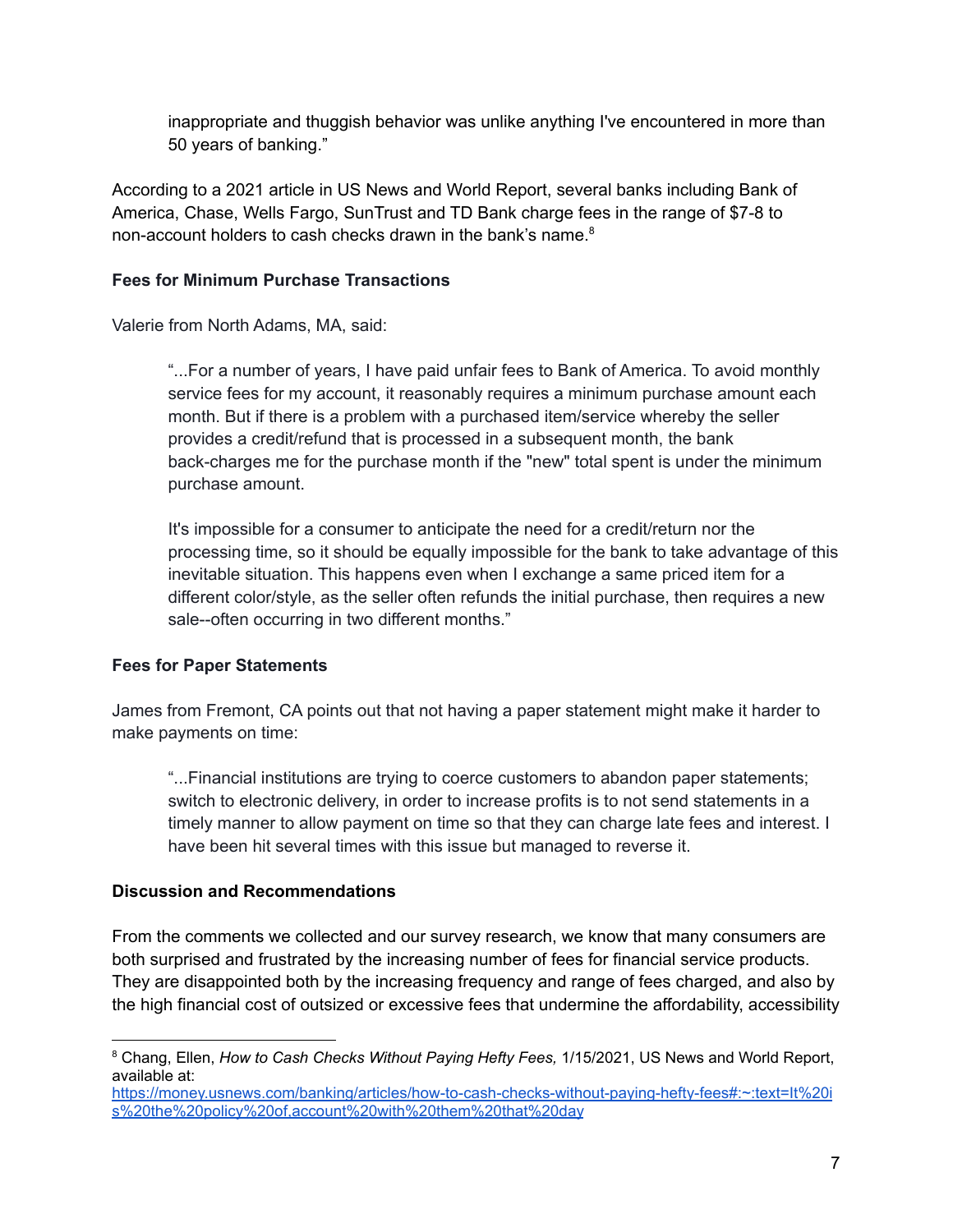and usability of financial services. Financial fees are not just a nuisance, they are a costly nuisance that hits low and moderate-income consumers especially hard.

In 2019, Consumer Reports published "Protect Yourself from Hidden Fees," which examined surprise fees for a variety of services, including financial services, airlines, hotels, car rental and utilities. 37% of consumers told us they had received a hidden fee for personal banking in the last two years, while 36% had received a hidden fee for credit cards and 24% for investment services. Overall, 85% of Americans had encountered an unexpected or hidden fee over the past two years for a service they had used, and 96% found them annoying.<sup>9</sup>

Nearly six in 10 Americans told CR they typically research extra fees that might be added to the cost of their purchase PRIOR to making the transaction, while 19% say they don't spend any time researching fees, and 12% were unsure. Of those who researched the fee, 74% said they read the fine print of the purchase/service agreement, 71% did an online search, 46% talked with friends and family who have made similar purchases, and 35% called the company directly. Many consumers fought back against hidden fees by sharing information with friends, families and coworkers (47%), stopping or avoiding use of the service (46%), posting comments or reviews on social media (16%), complaining to the company, a government agency or the Better Business Bureau (14%), calling or writing to elected officials (4%) or signing a petition (4%).<sup>10</sup>

While consumers can in theory take fees into account when choosing financial service providers, it is highly difficult to fully research and anticipate the wide range of fees that might be charged in the course of using a particular financial product. As long as fees are disclosed somewhere in the shopping process, consumers can, theoretically, calculate their true costs. But the reality is that add-on fees can be difficult to spot, requiring consumers to click through multiple web pages or scour fine print to get the information—a gradual reveal strategy that economists call drip pricing. Further, few few Americans today—many of them juggling jobs and families—have the time, energy, or desire to research a potential \$30 fee, according to Devin Fergus, professor of history, black studies, and public affairs at the University of Missouri and author of "Land of the Fee" (Oxford University Press, 2018).

For this reason, as the CFPB reviews this issue, we urge you where possible to consider ways to protect consumers against excessive, unexpected and hidden fees, and to create greater transparency and accountability regarding financial fees, to help customers compare their financial services choices more effectively. We urge CFPB to strengthen requirements to ensure that all financial fees are clearly disclosed in plain and understandable language, in a standardized format that consumers can obtain and review before deciding to use that product or service. In addition, fees should also bear a reasonable and proportionate relationship to the underlying costs of providing the particular service they are imposed for. Where possible, CFPB

 $10$  Ibid. <sup>9</sup> Wang, Penelope. *Protect Yourself From Hidden Fees*, Consumer Reports, May 29, 2019, available at: <https://www.consumerreports.org/fees-billing/protect-yourself-from-hidden-fees-a1096754265/> and Consumer Reports Survey Research Report, WTFee Survey, 2018 Nationally Representative Multi-Mode Survey, January 3, 2019, attached as Appendix B.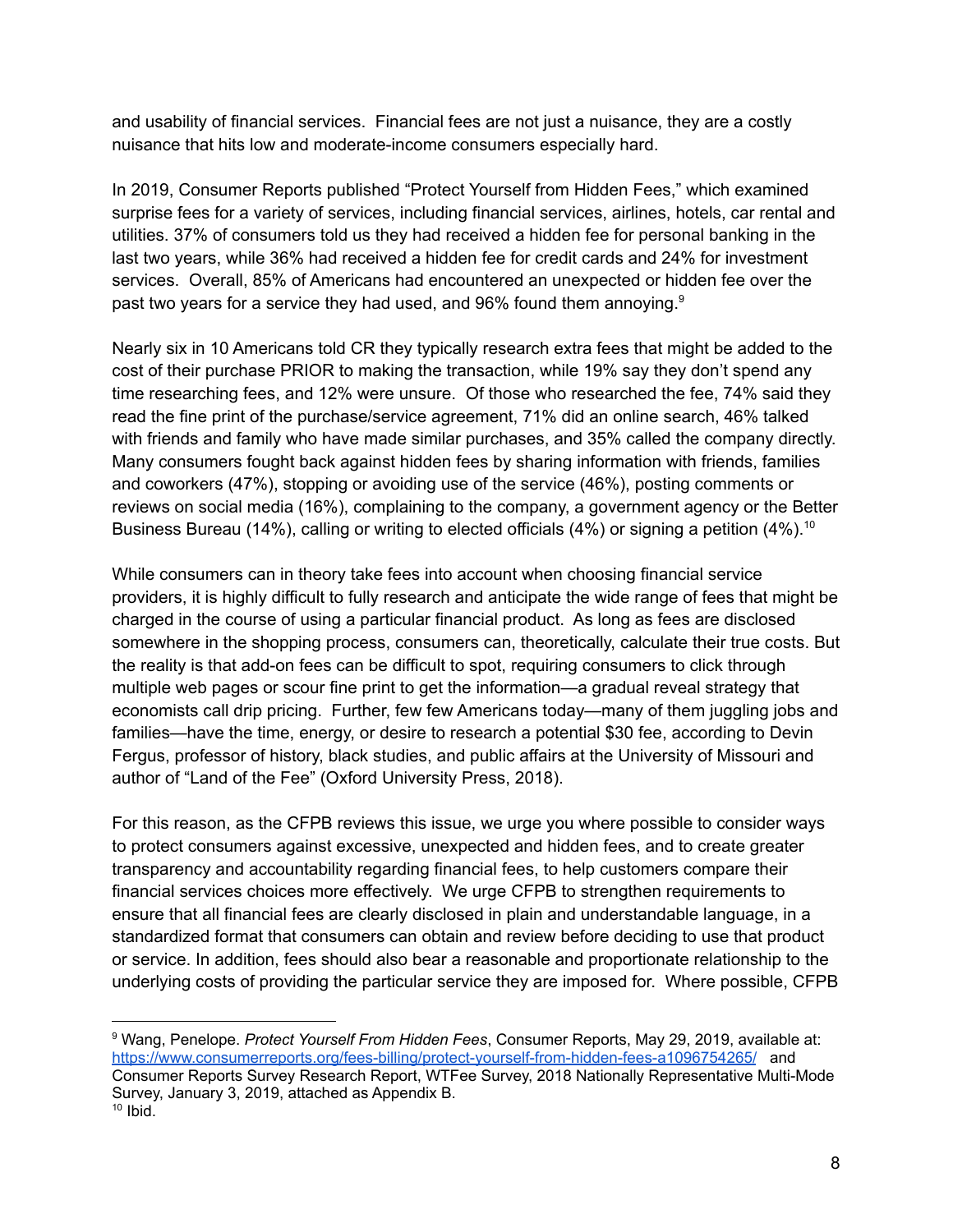should also consider ways to eliminate or reduce excessive, predatory and/or inappropriate fees that diverge sharply from market norms and ethical business practices.

### **Conclusion**

Consumer Reports commends the CFPB for investigating the concerns consumers have about financial fees. These fees can really add up and cause serious hardship for Americans living on tight budgets who are doing their best to provide for their households. We hope that the CFPB will take action to rein in excessive junk fees that fall hardest on those least able to afford them. The CFPB should use its authority to ensure that fees are clearly disclosed in plain language, imposed fairly, and proportionate to the actual cost incurred by financial institutions.

Sincerely,

Charles WF Bell

Chuck Bell Syed Ejaz Programs Director **Programs** Policy Analyst

Consumer Reports 101 Truman Avenue Yonkers, NY 1070[3](http://www.consumerreports.org/) [www.ConsumerReports.org](http://www.consumerreports.org/) (914) 378-2000 (202) 462-6262

for g